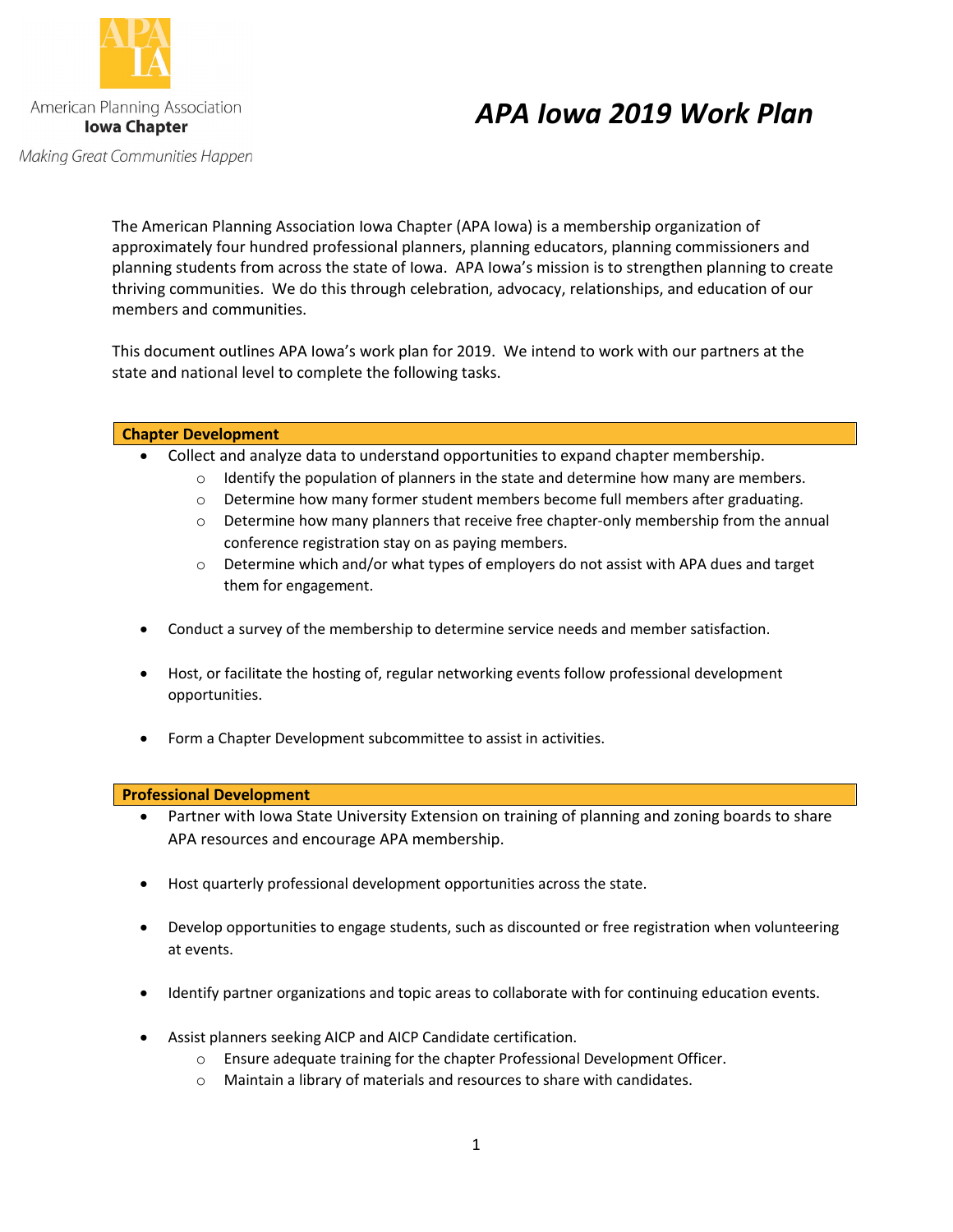- Plan for and hold the annual chapter conference.
- Form a Professional Development subcommittee to assist in activities.

# **Advocacy and Outreach**

- Identify allied organizations and opportunities for partnerships in promoting APA IA's mission and the planning profession.
	- $\circ$  Have them as part of the APA IA conference with sessions and/or exhibit booths.
	- $\circ$  Seek opportunities to have APA IA and planning sessions and/or an exhibit booth at their conferences.
- Participate in career fairs at Iowa State University and The University of Iowa.
- Seek opportunities for APA IA and the planning profession to be represented on local and state boards and committees.
- Form an Advocacy and Outreach subcommittee to assist in activities.

# **Policy and Legislative**

- Develop a legislative agenda prior to the start of the state legislative session.
- Expand the number of APA IA members who are part of APA's Planners Advocacy Network.
- Send APA IA's Legislative Chair to the Policy and Advocacy Conference and other related trainings.
- Solicit opinions from the chapter on legislative issues.
- Form relationships with allied organizations with more legislative and lobbying capacity to monitor legislative activities.
- Participate in Design Day on the Hill.

### **Recognition and Awards**

- Continue to administer the annual Chapter awards program.
	- o Review and/or develop processes and guidelines as necessary.
- Review chapter membership to identify FAICP candidates and facilitate their application.
- Recognize member accomplishments (job changes, promotions, projects, and so on) in the chapter newsletter.
- Maintain a pool of members interested in serving as awards juries for other chapters.
- Form a Recognition and Awards subcommittee to assist in activities.